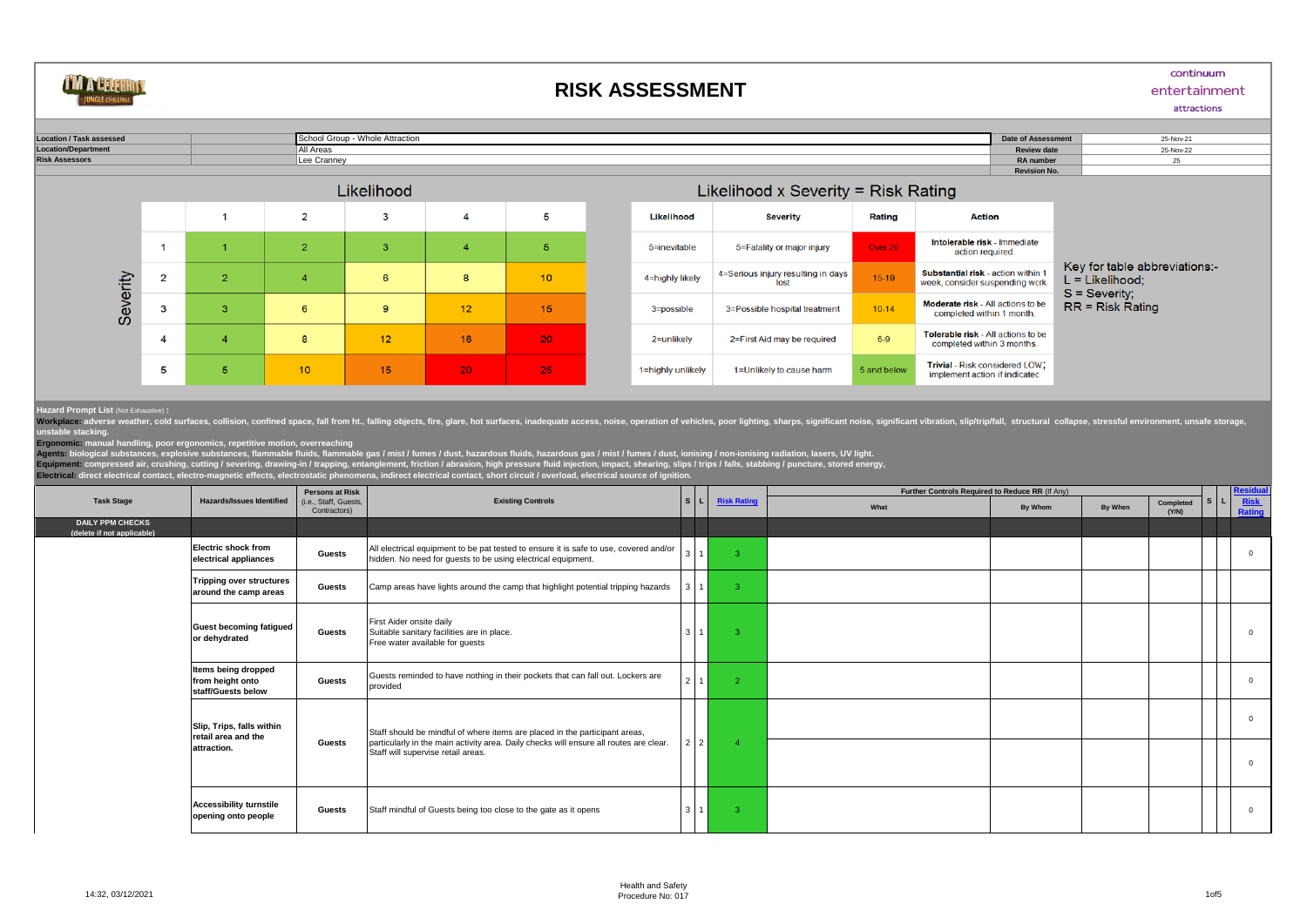|                   |                                                                                           | <b>Persons at Risk</b>               |                                                                                                                                                                                                                                                                                                                                                                                                                                                                                                              |                |                             |                    | Further Controls Required to Reduce RR (If Any) |         |         |                    |  |                      |
|-------------------|-------------------------------------------------------------------------------------------|--------------------------------------|--------------------------------------------------------------------------------------------------------------------------------------------------------------------------------------------------------------------------------------------------------------------------------------------------------------------------------------------------------------------------------------------------------------------------------------------------------------------------------------------------------------|----------------|-----------------------------|--------------------|-------------------------------------------------|---------|---------|--------------------|--|----------------------|
| <b>Task Stage</b> | <b>Hazards/Issues Identified</b>                                                          | (i.e., Staff, Guests<br>Contractors) | <b>Existing Controls</b>                                                                                                                                                                                                                                                                                                                                                                                                                                                                                     |                |                             | <b>Risk Rating</b> | What                                            | By Whom | By When | Completed<br>(Y/N) |  | <b>Risk</b><br>ating |
|                   | <b>Trapping fingers between</b><br>partitions                                             | <b>Guests</b>                        | Guests asked not to mess with the barriers, staff will supervise these areas.                                                                                                                                                                                                                                                                                                                                                                                                                                | $3 \mid 1$     |                             | -3                 |                                                 |         |         |                    |  | $\mathbf 0$          |
| General           | Guests bumping into<br>shelves                                                            | Guests                               | Guests asked not to run in reception and retail areas, staff will supervise these<br>areas.                                                                                                                                                                                                                                                                                                                                                                                                                  | $3^{\circ}$    |                             | 3                  |                                                 |         |         |                    |  | $\mathbf 0$          |
|                   | Lighting in show mode<br>can make visibility<br>difficult causing slips,<br>trips & falls | Guests                               | Guests will receive a briefing where the staff member will make them aware that<br>some surfaces are uneven and areas are darkened due to the theming & that they<br>must be cautious when moving around the jungle.                                                                                                                                                                                                                                                                                         |                |                             | $\mathbf{3}$       |                                                 |         |         |                    |  | $\mathbf 0$          |
|                   | <b>Equipment or personal</b><br>belongings left on floor<br>area                          | Guests                               | Guests are provided with lockers to place personal belongings in and reminded to<br>bring equipment such as harnesses and helmets back to Kit Shack for safe<br>storage                                                                                                                                                                                                                                                                                                                                      |                |                             | 3                  |                                                 |         |         |                    |  | $\mathbf 0$          |
|                   | Lockers close quick if<br>not fully opened, can<br>cause trapped fingers                  | Guests                               | Lockers are designed to have a soft close mechanism. Staff complete checks on<br>lockers daily to ensure they are functioning correctly.                                                                                                                                                                                                                                                                                                                                                                     |                |                             | 3                  |                                                 |         |         |                    |  | $\mathbf 0$          |
|                   | Tripping on red carpet                                                                    | Guests                               | This area is well lit up and visible for guests. Guests will be notified in chinook brief<br>to be cautious while moving around the attraction.                                                                                                                                                                                                                                                                                                                                                              |                |                             | 3                  |                                                 |         |         |                    |  | $\mathbf 0$          |
|                   | Raised campfire,<br>benches, chests &<br>scenary, potential trip<br>hazard                | Guests                               | During chinook brief staff will notify guests to be cautious while moving around the<br>jungle.                                                                                                                                                                                                                                                                                                                                                                                                              |                |                             | 3                  |                                                 |         |         |                    |  | $\mathbf 0$          |
|                   | Scavenger hunt star<br>placed directly behind<br>seating area, trip hazard.               | <b>Guests</b>                        | During chinook brief staff will notify guests to be cautious while moving around the<br>jungle.                                                                                                                                                                                                                                                                                                                                                                                                              |                |                             | $\mathbf{R}$       |                                                 |         |         |                    |  |                      |
|                   | <b>Window Partition on</b><br>Outback Shack could hit<br>someone                          | <b>Guests</b>                        | Partition hooked in place to prevent it from swinging & area has better lighting.                                                                                                                                                                                                                                                                                                                                                                                                                            | 3 1            |                             | $\mathbf{3}$       |                                                 |         |         |                    |  |                      |
|                   | <b>Fire or Evactuation</b><br>Required                                                    | Guests                               | Staff members are trained in the event of a fire or evacuation, they will support<br>guests needs during this time.                                                                                                                                                                                                                                                                                                                                                                                          | $\mathbf{R}$   |                             | 3                  |                                                 |         |         |                    |  |                      |
|                   | <b>Guests wearing</b><br>inappropriate clothing,<br>footwear or Jewellry.                 | <b>Guests</b>                        | All Activities have a health and safety notice board which show the requirments for<br>that activity. Guests will receive a briefing where they will be told what items are<br>not suitable for activities. Staff will monitor and ask guests to remove or change<br>items if necessary.                                                                                                                                                                                                                     |                |                             | 5                  |                                                 |         |         |                    |  |                      |
|                   | Guests unable to fit in<br>harness or helmet                                              | Guests                               | To complete activities guests must be able to safely fit into the appropriate PPE.<br>There are height and weight restrictions that guests must meet to be able to<br>participate in the activities.                                                                                                                                                                                                                                                                                                         |                | 1   4                       |                    |                                                 |         |         |                    |  |                      |
|                   | <b>Guests getting injured</b><br>during activity or having<br>ongoing medical issues.     | Guests                               | Staff will provide quests with a brief for each activity. Each activity has a health<br>and safety board which guests will be made aware of during the chinook brief.<br>Staff will supervise guests during activities and PPE will be worn when necessary.<br>There are several first aid trained staff members in case of a first aid situation.<br>Each activity has a health and safety board which outlines all medical<br>requirements. Guests also sign a waiver which outlines medical restrictions. |                |                             | 3                  |                                                 |         |         |                    |  | $\Omega$             |
|                   | Guests getting stuck on<br>an activity                                                    | Guests                               | There is a staff member onsite responsible for rescuing guests. Staff operating<br>each activity are trained specifically for recognising and supporting guests that are<br>stuck.                                                                                                                                                                                                                                                                                                                           | 3 <sup>1</sup> |                             | $\mathbf{3}$       |                                                 |         |         |                    |  | $\overline{A}$       |
|                   | <b>Guests becoming scared</b><br>on an activity                                           | Guests                               | Staff members are trained to support quests that are scared, on occasion a<br>rescued trained staff member can support and remove the guest from the activity.                                                                                                                                                                                                                                                                                                                                               |                | $1 \overline{\phantom{0}}3$ | -3.                |                                                 |         |         |                    |  | $\mathbf 0$          |
|                   | Damage to equipment or<br>activity structure                                              | Guests                               | Staff complete a thorough check on all activities prior to the attraction opening,<br>staff will monitor equipment and activities throughout the day.                                                                                                                                                                                                                                                                                                                                                        | 511            |                             | 5 <sub>1</sub>     |                                                 |         |         |                    |  | $\mathbf 0$          |
| <b>Activities</b> | <b>Participants intoxicated</b><br>or under influence of<br>drugs                         | <b>Staff/Guests</b>                  | Participants observed when briefed and not allowed into the attraction if they are<br>intoxicated or under the influence of drugs. Staff will refuse admittance to anyone<br>under the influence of alcoholc or drugs. All guests will have signed a waver upon<br>booking and confirmed the waver before entering the attraction.                                                                                                                                                                           |                |                             | $\overline{3}$     |                                                 |         |         |                    |  | $\Omega$             |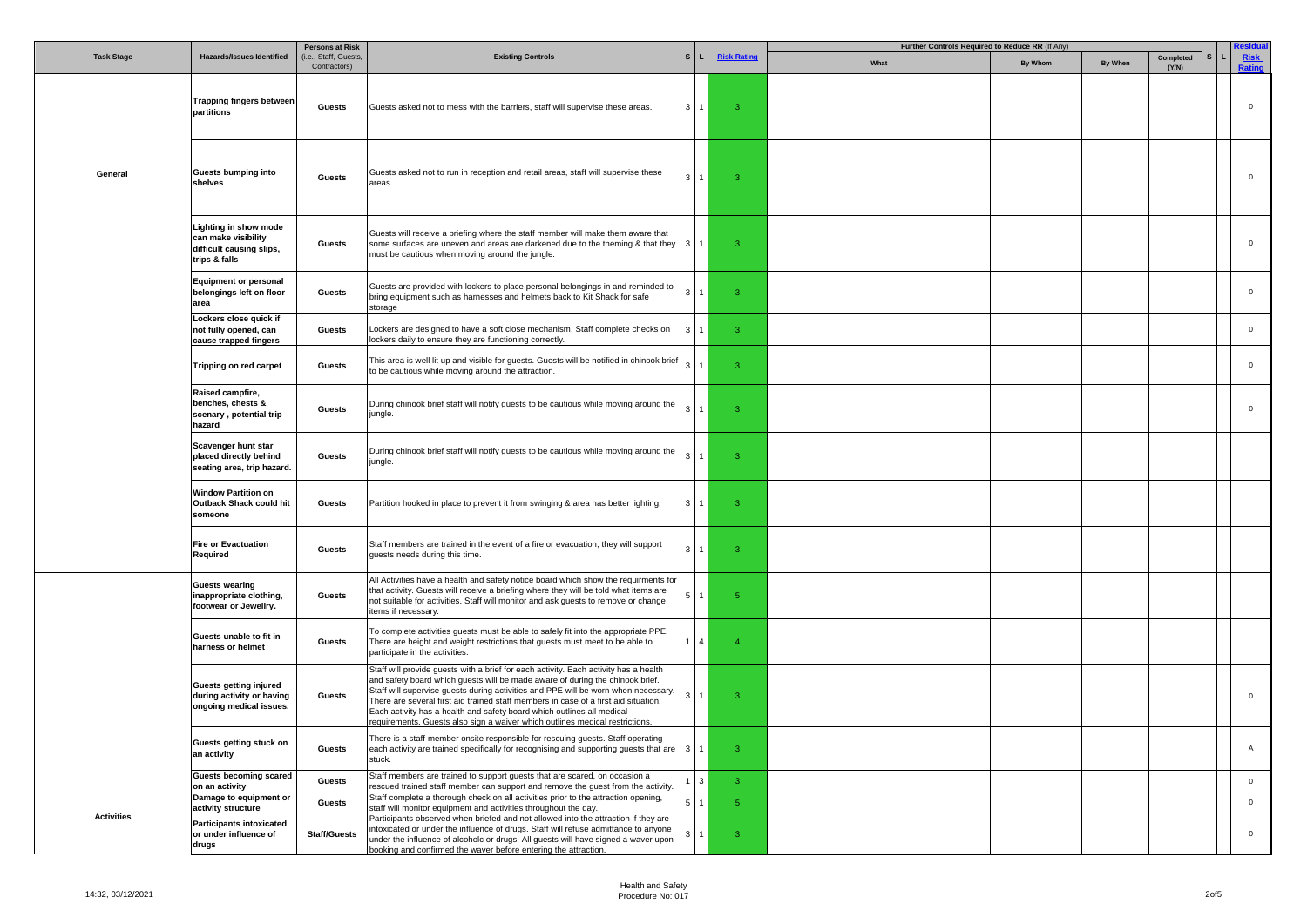|                   |                                                                                                     | <b>Persons at Risk</b>               |                                                                                                                                                                                                                                                                                                                                                                                                                                     |                 |                                  | Further Controls Required to Reduce RR (If Any) |                |         |                    |                                          |                                           |  |
|-------------------|-----------------------------------------------------------------------------------------------------|--------------------------------------|-------------------------------------------------------------------------------------------------------------------------------------------------------------------------------------------------------------------------------------------------------------------------------------------------------------------------------------------------------------------------------------------------------------------------------------|-----------------|----------------------------------|-------------------------------------------------|----------------|---------|--------------------|------------------------------------------|-------------------------------------------|--|
| <b>Task Stage</b> | <b>Hazards/Issues Identified</b>                                                                    | (i.e., Staff, Guests<br>Contractors) | <b>Existing Controls</b>                                                                                                                                                                                                                                                                                                                                                                                                            | $\mathbf{s}$    | <b>Risk Rating</b>               | What                                            | <b>By Whom</b> | By When | Completed<br>(Y/N) |                                          | Risk<br>Rating                            |  |
|                   | <b>Guests not being</b><br>physically capable to<br>participate.                                    | Guests                               | All activities have been individually assessed for use by young persons.<br>Height restrictions of 1.35m have been implemented on certain activities<br>Measuring system installed at Admissions to measure young guests prior to<br>participating in the game.<br>Young guests advised to be with a supervisor, parent or guardian at all times.                                                                                   | $2 \mid 2$      | $\overline{4}$                   |                                                 |                |         |                    |                                          | $\mathbf 0$                               |  |
|                   | Objects falling from<br>participants                                                                | <b>Staff/Guests</b>                  | All guests will be told that they need to leave any belongings or loose articles in the<br>lockers and that they should empty their pockets before wearing a harness. This<br>will be repeated to the guest on several occassions.                                                                                                                                                                                                  | $2 \mid 2$      | $\overline{4}$                   |                                                 |                |         |                    |                                          | $\overline{0}$                            |  |
|                   | Participants outside the<br>height restrictions,<br>minimum height (1.35m)<br>& Maximum height (2m) | <b>Staff/Guests</b>                  | Guests sign a waver upon booking and confirm this waver upon arrival, within this<br>waver it has the weight and height rescritions. Harnesses are a regulated size<br>which will only fit guests up to a certain size. Within the safety briefing guests will<br>be notified of height and weight restrictions and made aware to read the safety<br>board that contain more information about height and weight for each activity. | 4 <sup>1</sup>  | $\overline{4}$                   |                                                 |                |         |                    |                                          | $\mathbf 0$                               |  |
|                   | Participant outside the<br>weight resctritions<br>minimum weight (30kg) &<br>maximum weight (120kg) | <b>Staff/Guests</b>                  | Guests sign a waver upon booking and confirm this waver upon arrival, within this<br>waver it has the weight and height rescritions. Harnesses are a regulated size<br>which will only fit guests up to a certain size. Within the safety briefing guests will<br>be notified of height and weight restrictions and made aware to read the safety<br>board that contain more information about height and weight for each activity. | 4               | $\overline{4}$                   |                                                 |                |         |                    |                                          | $\overline{0}$                            |  |
|                   |                                                                                                     |                                      |                                                                                                                                                                                                                                                                                                                                                                                                                                     |                 | $\overline{0}$                   |                                                 |                |         |                    |                                          | $\overline{0}$                            |  |
|                   |                                                                                                     |                                      |                                                                                                                                                                                                                                                                                                                                                                                                                                     |                 | $\overline{0}$                   |                                                 |                |         |                    |                                          | $\overline{0}$<br>$\overline{0}$          |  |
|                   |                                                                                                     |                                      |                                                                                                                                                                                                                                                                                                                                                                                                                                     |                 | $\mathbf 0$                      |                                                 |                |         |                    |                                          | $\overline{0}$                            |  |
|                   |                                                                                                     |                                      |                                                                                                                                                                                                                                                                                                                                                                                                                                     |                 | $\overline{0}$                   |                                                 |                |         |                    |                                          | $\overline{0}$                            |  |
|                   |                                                                                                     |                                      |                                                                                                                                                                                                                                                                                                                                                                                                                                     |                 | $\overline{0}$                   |                                                 |                |         |                    |                                          | $\overline{0}$                            |  |
|                   |                                                                                                     |                                      |                                                                                                                                                                                                                                                                                                                                                                                                                                     |                 | $\mathbf 0$                      |                                                 |                |         |                    |                                          | $\overline{0}$                            |  |
|                   |                                                                                                     |                                      |                                                                                                                                                                                                                                                                                                                                                                                                                                     |                 |                                  |                                                 |                |         |                    |                                          | $\overline{0}$                            |  |
|                   |                                                                                                     |                                      |                                                                                                                                                                                                                                                                                                                                                                                                                                     |                 | $\overline{0}$<br>$\mathbf 0$    |                                                 |                |         |                    |                                          | $\overline{0}$<br>$\overline{0}$          |  |
|                   |                                                                                                     |                                      |                                                                                                                                                                                                                                                                                                                                                                                                                                     |                 |                                  |                                                 |                |         |                    |                                          | $\circ$                                   |  |
|                   |                                                                                                     |                                      |                                                                                                                                                                                                                                                                                                                                                                                                                                     |                 | $\mathbf 0$                      |                                                 |                |         |                    |                                          | $\overline{0}$                            |  |
|                   |                                                                                                     |                                      |                                                                                                                                                                                                                                                                                                                                                                                                                                     |                 | $\circ$                          |                                                 |                |         |                    |                                          | $\overline{0}$                            |  |
|                   |                                                                                                     |                                      |                                                                                                                                                                                                                                                                                                                                                                                                                                     |                 | $\overline{0}$                   |                                                 |                |         |                    |                                          | $\overline{0}$                            |  |
|                   |                                                                                                     |                                      |                                                                                                                                                                                                                                                                                                                                                                                                                                     |                 | $\overline{0}$                   |                                                 |                |         |                    |                                          | $\overline{0}$                            |  |
|                   |                                                                                                     |                                      |                                                                                                                                                                                                                                                                                                                                                                                                                                     |                 | $\mathbf 0$<br>$\overline{0}$    |                                                 |                |         |                    |                                          | $\overline{0}$<br>$\overline{0}$          |  |
|                   |                                                                                                     |                                      |                                                                                                                                                                                                                                                                                                                                                                                                                                     |                 | $\overline{0}$                   |                                                 |                |         |                    |                                          | $\overline{0}$                            |  |
|                   |                                                                                                     |                                      |                                                                                                                                                                                                                                                                                                                                                                                                                                     |                 | $\mathbf 0$                      |                                                 |                |         |                    |                                          | $\overline{0}$                            |  |
|                   |                                                                                                     |                                      |                                                                                                                                                                                                                                                                                                                                                                                                                                     |                 | $\overline{0}$                   |                                                 |                |         |                    |                                          | $\circ$                                   |  |
|                   |                                                                                                     |                                      |                                                                                                                                                                                                                                                                                                                                                                                                                                     |                 | $\overline{0}$                   |                                                 |                |         |                    |                                          | $\overline{0}$                            |  |
|                   |                                                                                                     |                                      |                                                                                                                                                                                                                                                                                                                                                                                                                                     |                 | $\circ$                          |                                                 |                |         |                    |                                          | $\circ$<br>$\overline{0}$                 |  |
|                   |                                                                                                     |                                      |                                                                                                                                                                                                                                                                                                                                                                                                                                     |                 | $\overline{0}$<br>$\overline{0}$ |                                                 |                |         |                    |                                          | $\overline{0}$                            |  |
|                   |                                                                                                     |                                      |                                                                                                                                                                                                                                                                                                                                                                                                                                     |                 | $\overline{0}$                   |                                                 |                |         |                    |                                          | $\overline{0}$                            |  |
|                   |                                                                                                     |                                      |                                                                                                                                                                                                                                                                                                                                                                                                                                     |                 | $\overline{0}$                   |                                                 |                |         |                    |                                          | $\overline{0}$                            |  |
|                   |                                                                                                     |                                      |                                                                                                                                                                                                                                                                                                                                                                                                                                     |                 | $\overline{0}$                   |                                                 |                |         |                    |                                          | $\overline{0}$                            |  |
|                   |                                                                                                     |                                      |                                                                                                                                                                                                                                                                                                                                                                                                                                     |                 | $\overline{0}$                   |                                                 |                |         |                    |                                          | $\overline{0}$                            |  |
|                   |                                                                                                     |                                      |                                                                                                                                                                                                                                                                                                                                                                                                                                     |                 | $\overline{0}$<br>$\mathbf 0$    |                                                 |                |         |                    |                                          | $\overline{0}$<br>$\overline{0}$          |  |
|                   |                                                                                                     |                                      |                                                                                                                                                                                                                                                                                                                                                                                                                                     |                 | $\overline{0}$                   |                                                 |                |         |                    |                                          | $\overline{0}$                            |  |
|                   |                                                                                                     |                                      |                                                                                                                                                                                                                                                                                                                                                                                                                                     |                 | $\overline{0}$                   |                                                 |                |         |                    |                                          | $\overline{0}$                            |  |
|                   |                                                                                                     |                                      |                                                                                                                                                                                                                                                                                                                                                                                                                                     |                 | $\overline{0}$                   |                                                 |                |         |                    |                                          | $\overline{0}$                            |  |
|                   |                                                                                                     |                                      |                                                                                                                                                                                                                                                                                                                                                                                                                                     |                 | $\overline{0}$                   |                                                 |                |         |                    |                                          | $\overline{0}$                            |  |
|                   |                                                                                                     |                                      |                                                                                                                                                                                                                                                                                                                                                                                                                                     |                 | $\mathbf 0$<br>$\overline{0}$    |                                                 |                |         |                    |                                          | $\overline{0}$<br>$\overline{0}$          |  |
|                   |                                                                                                     |                                      |                                                                                                                                                                                                                                                                                                                                                                                                                                     |                 | $\overline{0}$                   |                                                 |                |         |                    |                                          | $\overline{0}$                            |  |
|                   |                                                                                                     |                                      |                                                                                                                                                                                                                                                                                                                                                                                                                                     |                 | $\mathbf 0$                      |                                                 |                |         |                    |                                          | $\overline{0}$                            |  |
|                   |                                                                                                     |                                      |                                                                                                                                                                                                                                                                                                                                                                                                                                     |                 | $\circ$                          |                                                 |                |         |                    |                                          | $\overline{0}$                            |  |
|                   |                                                                                                     |                                      |                                                                                                                                                                                                                                                                                                                                                                                                                                     |                 | $\overline{0}$                   |                                                 |                |         |                    |                                          | $\overline{0}$                            |  |
|                   |                                                                                                     |                                      |                                                                                                                                                                                                                                                                                                                                                                                                                                     |                 | $\overline{0}$<br>$\overline{0}$ |                                                 |                |         |                    |                                          | $\overline{0}$<br>$\overline{0}$          |  |
|                   |                                                                                                     |                                      |                                                                                                                                                                                                                                                                                                                                                                                                                                     |                 | $^{\circ}$                       |                                                 |                |         |                    |                                          | $\overline{0}$                            |  |
|                   |                                                                                                     |                                      |                                                                                                                                                                                                                                                                                                                                                                                                                                     |                 | $\overline{0}$                   |                                                 |                |         |                    |                                          | $\overline{0}$                            |  |
|                   |                                                                                                     |                                      |                                                                                                                                                                                                                                                                                                                                                                                                                                     |                 | $\overline{0}$                   |                                                 |                |         |                    |                                          | $\overline{0}$                            |  |
|                   |                                                                                                     |                                      |                                                                                                                                                                                                                                                                                                                                                                                                                                     |                 | $\overline{0}$                   |                                                 |                |         |                    |                                          | $\overline{0}$                            |  |
|                   |                                                                                                     |                                      |                                                                                                                                                                                                                                                                                                                                                                                                                                     | $\mathbf{1}$    | $\overline{\phantom{0}}$         |                                                 |                |         |                    | <b>Contract Contract</b><br>$\mathbf{1}$ | $\overline{\mathbf{0}}$<br>$\overline{0}$ |  |
|                   |                                                                                                     |                                      |                                                                                                                                                                                                                                                                                                                                                                                                                                     |                 | $\overline{0}$<br>$\overline{0}$ |                                                 |                |         |                    | $\mathbf{I}$                             | $\overline{0}$                            |  |
|                   |                                                                                                     |                                      |                                                                                                                                                                                                                                                                                                                                                                                                                                     |                 | $\overline{\mathbf{0}}$          |                                                 |                |         |                    |                                          | $\overline{0}$                            |  |
|                   |                                                                                                     |                                      |                                                                                                                                                                                                                                                                                                                                                                                                                                     |                 | $\overline{0}$                   |                                                 |                |         |                    | and the state                            | $\overline{\mathbf{0}}$                   |  |
|                   |                                                                                                     |                                      |                                                                                                                                                                                                                                                                                                                                                                                                                                     |                 | $\overline{0}$                   |                                                 |                |         |                    | and the state                            | $\overline{0}$                            |  |
|                   |                                                                                                     |                                      |                                                                                                                                                                                                                                                                                                                                                                                                                                     |                 | $\overline{0}$                   |                                                 |                |         |                    | $\mathbf{I}$                             | $\overline{0}$                            |  |
|                   |                                                                                                     |                                      |                                                                                                                                                                                                                                                                                                                                                                                                                                     | <b>Contract</b> | $\overline{0}$                   |                                                 |                |         |                    | and the property                         | $\overline{\mathbf{0}}$                   |  |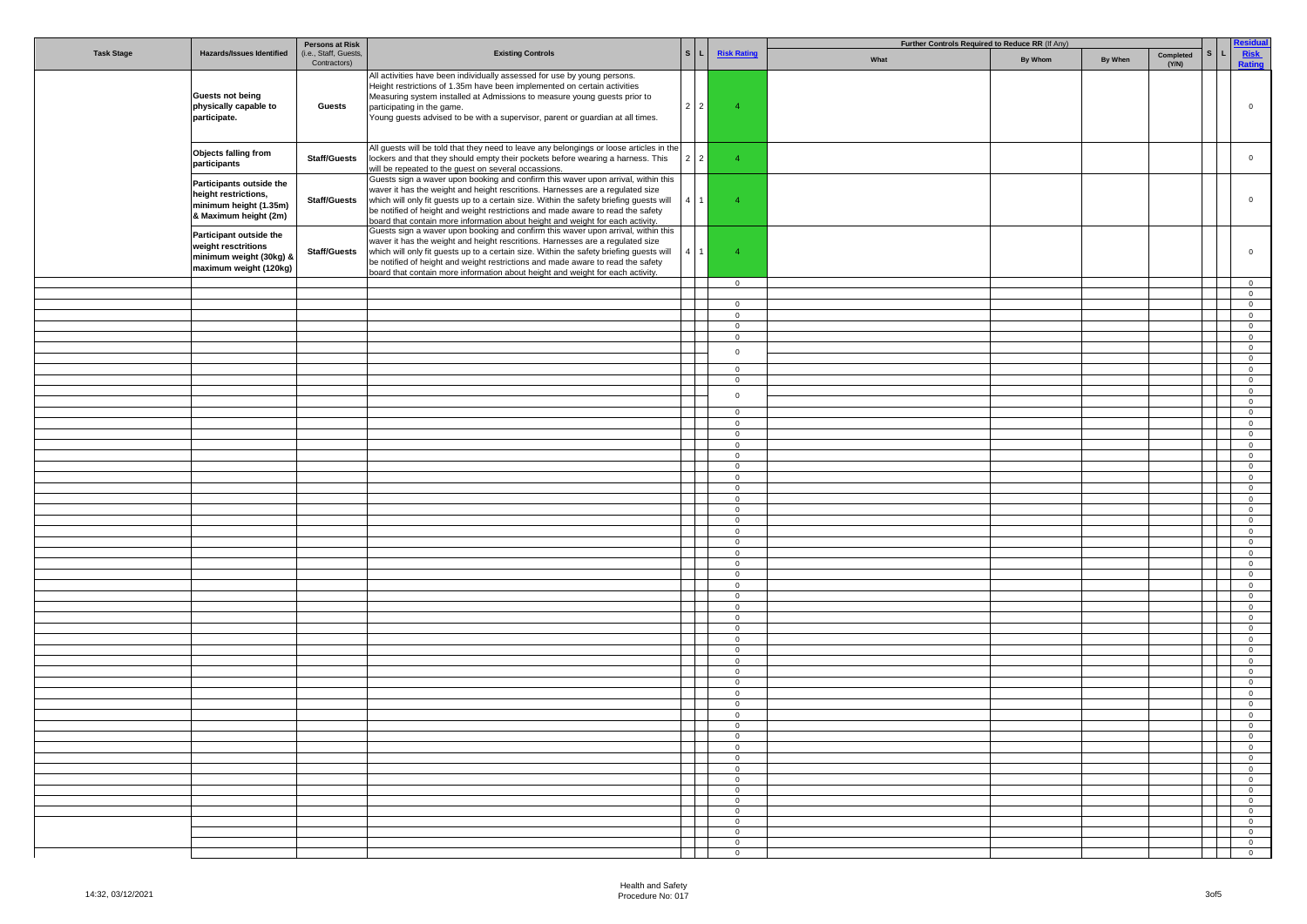|                   |                                  | <b>Persons at Risk</b> |                          |                                          | Further Controls Required to Reduce RR (If Any)     |      |         |         |           |             | sidu                                       |
|-------------------|----------------------------------|------------------------|--------------------------|------------------------------------------|-----------------------------------------------------|------|---------|---------|-----------|-------------|--------------------------------------------|
| <b>Task Stage</b> | <b>Hazards/Issues Identified</b> | (i.e., Staff, Guests,  | <b>Existing Controls</b> | S <sub>L</sub>                           | <b>Risk Rating</b>                                  | What | By Whom | By When | Completed | l s l<br>L. | <b>Risk</b><br>Rating                      |
|                   |                                  | Contractors)           |                          |                                          |                                                     |      |         |         | (Y/N)     |             |                                            |
|                   |                                  |                        |                          | a Bar                                    | $\overline{0}$<br>$\overline{0}$                    |      |         |         |           |             | $\overline{0}$<br>$\overline{0}$           |
|                   |                                  |                        |                          |                                          | $\overline{0}$                                      |      |         |         |           |             | $\overline{0}$                             |
|                   |                                  |                        |                          |                                          | $\overline{0}$                                      |      |         |         |           |             | $\overline{0}$                             |
|                   |                                  |                        |                          |                                          | $\overline{0}$                                      |      |         |         |           |             | $\overline{0}$                             |
|                   |                                  |                        |                          |                                          | $\overline{0}$                                      |      |         |         |           |             | $\overline{0}$                             |
|                   |                                  |                        |                          |                                          | $\overline{0}$<br>$\overline{0}$                    |      |         |         |           |             | $\overline{0}$<br>$\overline{0}$           |
|                   |                                  |                        |                          |                                          | $\overline{0}$                                      |      |         |         |           |             | $\overline{0}$                             |
|                   |                                  |                        |                          |                                          | $\overline{0}$                                      |      |         |         |           |             | $\overline{0}$                             |
|                   |                                  |                        |                          |                                          | $\overline{0}$                                      |      |         |         |           |             | $\overline{\mathbf{0}}$                    |
|                   |                                  |                        |                          |                                          | $\overline{0}$<br>$\overline{0}$                    |      |         |         |           |             | $\overline{0}$<br>$\overline{0}$           |
|                   |                                  |                        |                          |                                          | $\overline{0}$                                      |      |         |         |           |             | $\overline{0}$                             |
|                   |                                  |                        |                          |                                          | $\overline{0}$                                      |      |         |         |           |             | $\overline{\mathbf{0}}$                    |
|                   |                                  |                        |                          |                                          | $\mathbf 0$                                         |      |         |         |           |             | $\overline{0}$                             |
|                   |                                  |                        |                          |                                          | $\overline{0}$<br>$\overline{0}$                    |      |         |         |           |             | $\overline{0}$<br>$\overline{0}$           |
|                   |                                  |                        |                          |                                          | $\overline{0}$                                      |      |         |         |           |             | $\overline{0}$                             |
|                   |                                  |                        |                          |                                          | $\overline{0}$                                      |      |         |         |           |             | $\overline{0}$                             |
|                   |                                  |                        |                          |                                          | $\overline{0}$                                      |      |         |         |           |             | $\overline{0}$                             |
|                   |                                  |                        |                          |                                          | $\overline{0}$                                      |      |         |         |           |             | $\overline{0}$                             |
|                   |                                  |                        |                          |                                          | $\overline{0}$<br>$\overline{0}$                    |      |         |         |           |             | $\overline{0}$<br>$\overline{0}$           |
|                   |                                  |                        |                          |                                          | #REF!                                               |      |         |         |           |             | $\overline{0}$                             |
|                   |                                  |                        |                          |                                          | #REF!                                               |      |         |         |           |             | $\overline{0}$                             |
|                   |                                  |                        |                          |                                          | #REF!                                               |      |         |         |           |             | $\overline{\mathbf{0}}$                    |
|                   |                                  |                        |                          |                                          | #REF!<br>#REF!                                      |      |         |         |           |             | $\overline{0}$<br>$\overline{0}$           |
|                   |                                  |                        |                          |                                          | #REF!                                               |      |         |         |           |             | $\overline{0}$                             |
|                   |                                  |                        |                          |                                          | #REF!                                               |      |         |         |           |             | $\overline{0}$                             |
|                   |                                  |                        |                          |                                          | #REF!                                               |      |         |         |           |             | $\overline{0}$                             |
|                   |                                  |                        |                          |                                          | #REF!                                               |      |         |         |           |             | $\overline{0}$                             |
|                   |                                  |                        |                          |                                          | #REF!<br>#REF!                                      |      |         |         |           |             | $\overline{0}$<br>$\overline{0}$           |
|                   |                                  |                        |                          |                                          | #REF!                                               |      |         |         |           |             | $\overline{\mathbf{0}}$                    |
|                   |                                  |                        |                          |                                          | #REF!                                               |      |         |         |           |             | $\overline{0}$                             |
|                   |                                  |                        |                          |                                          | #REF!                                               |      |         |         |           |             | $\overline{0}$                             |
|                   |                                  |                        |                          |                                          | #REF!<br>#REF!                                      |      |         |         |           |             | $\overline{0}$<br>$\overline{0}$           |
|                   |                                  |                        |                          |                                          | #REF!                                               |      |         |         |           |             | $\overline{0}$                             |
|                   |                                  |                        |                          |                                          | #REF!                                               |      |         |         |           |             | $\overline{0}$                             |
|                   |                                  |                        |                          |                                          | #REF!                                               |      |         |         |           |             | $\overline{0}$                             |
|                   |                                  |                        |                          |                                          | #REF!                                               |      |         |         |           |             | $\overline{0}$                             |
|                   |                                  |                        |                          |                                          | #REF!<br>#REF!                                      |      |         |         |           |             | $\overline{0}$<br>$\overline{0}$           |
|                   |                                  |                        |                          |                                          | #REF!                                               |      |         |         |           |             | $\overline{0}$                             |
|                   |                                  |                        |                          |                                          | #REF!                                               |      |         |         |           |             | $\overline{0}$                             |
|                   |                                  |                        |                          |                                          | $\overline{0}$                                      |      |         |         |           |             | $\overline{0}$                             |
|                   |                                  |                        |                          |                                          | $\overline{0}$<br>$\overline{0}$                    |      |         |         |           |             | $\overline{0}$<br>$\overline{0}$           |
|                   |                                  |                        |                          |                                          | $\overline{0}$                                      |      |         |         |           |             | $\overline{\mathbf{0}}$                    |
|                   |                                  |                        |                          |                                          | $\overline{0}$                                      |      |         |         |           |             | $\overline{0}$                             |
|                   |                                  |                        |                          |                                          | $\overline{0}$                                      |      |         |         |           |             | $\overline{0}$                             |
|                   |                                  |                        |                          |                                          | $\overline{0}$<br>$\overline{0}$                    |      |         |         |           |             | $\overline{0}$<br>$\overline{0}$           |
|                   |                                  |                        |                          |                                          | $\overline{0}$                                      |      |         |         |           |             | $\overline{0}$                             |
|                   |                                  |                        |                          |                                          | $\overline{0}$                                      |      |         |         |           |             | $\overline{0}$                             |
|                   |                                  |                        |                          |                                          | $\overline{0}$                                      |      |         |         |           |             | $\overline{0}$                             |
|                   |                                  |                        |                          |                                          | $\overline{0}$<br>$\overline{0}$                    |      |         |         |           |             | $\overline{0}$                             |
|                   |                                  |                        |                          |                                          | $\overline{0}$                                      |      |         |         |           |             | $\overline{\mathbf{0}}$<br>$\overline{0}$  |
|                   |                                  |                        |                          |                                          | $\overline{0}$                                      |      |         |         |           |             | $\overline{0}$                             |
|                   |                                  |                        |                          |                                          | $\overline{0}$                                      |      |         |         |           |             | $\overline{0}$                             |
|                   |                                  |                        |                          | $\mathbf{1}$                             | $\overline{\phantom{0}}$                            |      |         |         |           |             |                                            |
|                   |                                  |                        |                          | $\overline{\phantom{0}}$<br>$\mathbf{I}$ | $\overline{\phantom{0}}$<br>$\overline{\mathbf{0}}$ |      |         |         |           |             | $\overline{0}$<br>$\overline{\phantom{0}}$ |
|                   |                                  |                        |                          | $\mathcal{L}$                            | $\overline{\mathbf{0}}$                             |      |         |         |           |             | $\overline{0}$                             |
|                   |                                  |                        |                          | a ka                                     | $\overline{\mathbf{0}}$                             |      |         |         |           |             |                                            |
|                   |                                  |                        |                          | $\overline{\phantom{a}}$                 | $\overline{\phantom{0}}$                            |      |         |         |           | $\Box$      | $\overline{\mathbf{0}}$                    |
|                   |                                  |                        |                          | H                                        | $\overline{\mathbf{0}}$                             |      |         |         |           | $\sim$ 1    | $\overline{\phantom{0}}$                   |
|                   |                                  |                        |                          | and the property<br>$\blacksquare$       | $\overline{0}$<br>$\overline{\phantom{0}}$          |      |         |         |           |             | $\overline{\phantom{0}}$                   |
|                   |                                  |                        |                          | J                                        | $\overline{\phantom{0}}$                            |      |         |         |           |             |                                            |
|                   |                                  |                        |                          | $\Box$                                   | $\overline{\phantom{0}}$                            |      |         |         |           |             | $\overline{\phantom{0}}$                   |
|                   |                                  |                        |                          | a propinsi Partid                        | $\overline{\mathbf{0}}$                             |      |         |         |           | a sa T      | $\overline{\phantom{0}}$                   |